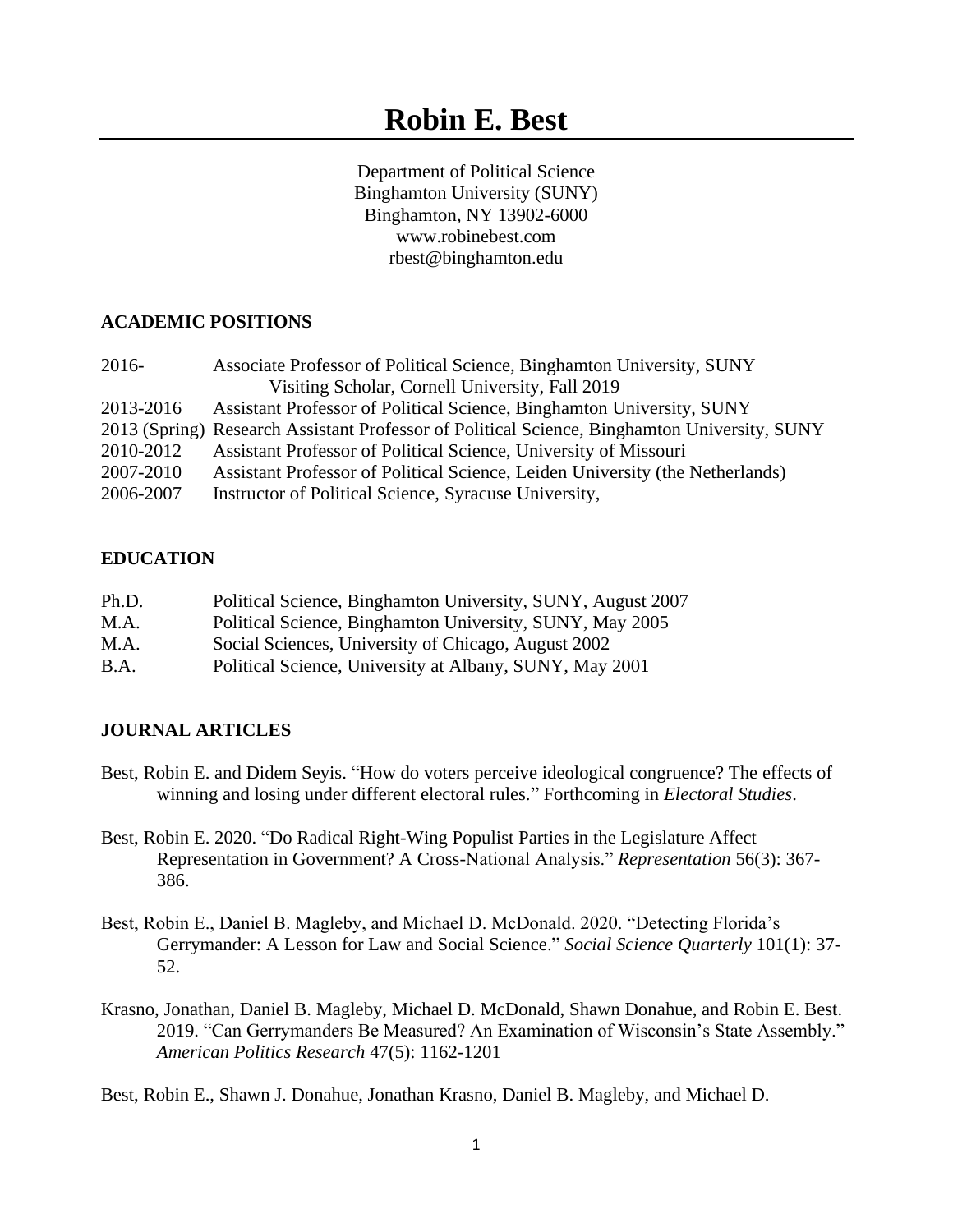McDonald. 2018. "Considering the Prospects for Establishing a Packing Gerrymandering Standard." *Election Law Journal* 17(1): 1-20.

- Best, Robin E., Shawn J. Donahue, Jonathan Krasno, Daniel B. Magleby, and Michael D. McDonald. 2018. "Authors' Response – Values and Validations: Proper Criteria for Comparing Standards for Packing Gerrymanders." *Election Law Journal* 17(1); 82-84.
- Best, Robin E., Ian Budge, and Michael D. McDonald. 2017. "Jettisoning Illusions About the Median Mandate." *Legislative Studies Quarterly* 43(1): 11-20.
- McDonald, Michael D. and Robin E. Best. 2015. "Unfair Partisan Gerrymanders in Politics and Law: A Diagnostic Applied to Six Cases." *Election Law Journal*, 14(4): 213-330.
- Best, Robin E. and Andrei Zhirnov. 2015. "The Perils and Pitfalls of Ignoring Disproportionality's Behavioral Components." *Electoral Studies*, 40: 256-267.
- Best, Robin E. 2013. "How Party System Fragmentation Has Altered Political Opposition in Western Democracies." *Government and Opposition,* 48(3): 314-342.
- McDonald, Michael D., Ian Budge, and Robin E. Best. 2012. "Electoral Majorities, Political Parties, and Collective Representation." *Comparative Political Studies,* 45(9) 1104–1131.
- Best, Robin E. 2012. "The Long and the Short of It: Electoral Laws and the Dynamics of Party System Size in Western Democracies, 1950-2005." *European Journal of Political Research*, 51(2): 147-165.
- Best, Robin E., Ian Budge and Michael D. McDonald. 2012. "Representation as a Median Mandate versus Bilateralism: Taking Cross-National Differences Seriously" *European Journal of Political Research*, 51(1): 1-23.
- Best, Robin E. 2011. "The Declining Electoral Relevance of Traditional Cleavage Groups." *European Political Science Review,* 3(2): 279-300.
- Best, Robin E., and Steve B. Lem. 2011. "Electoral Volatility, Competition, and Third Party Candidacies in US Gubernatorial Elections." *Party Politics*, 17(5): 611-628.
- Best, Robin E. 2010. "Increasing Irrationality? The Equilibrium Relationship between Electoral and Legislative Party System Size, 1950–2005." *Electoral Studies*, 29(1): 105-116.
- McDonald, Michael D., and Robin Best. 2006. "Equilibria and Restoring Forces in Models of Vote Dynamics" *Political Analysis*, 14(4): 369-392.

## **BOOK CHAPTERS**

Magleby, Daniel B., Michael D. McDonald, Jonathan Krasno, Shawn J. Donahue, and Robin E.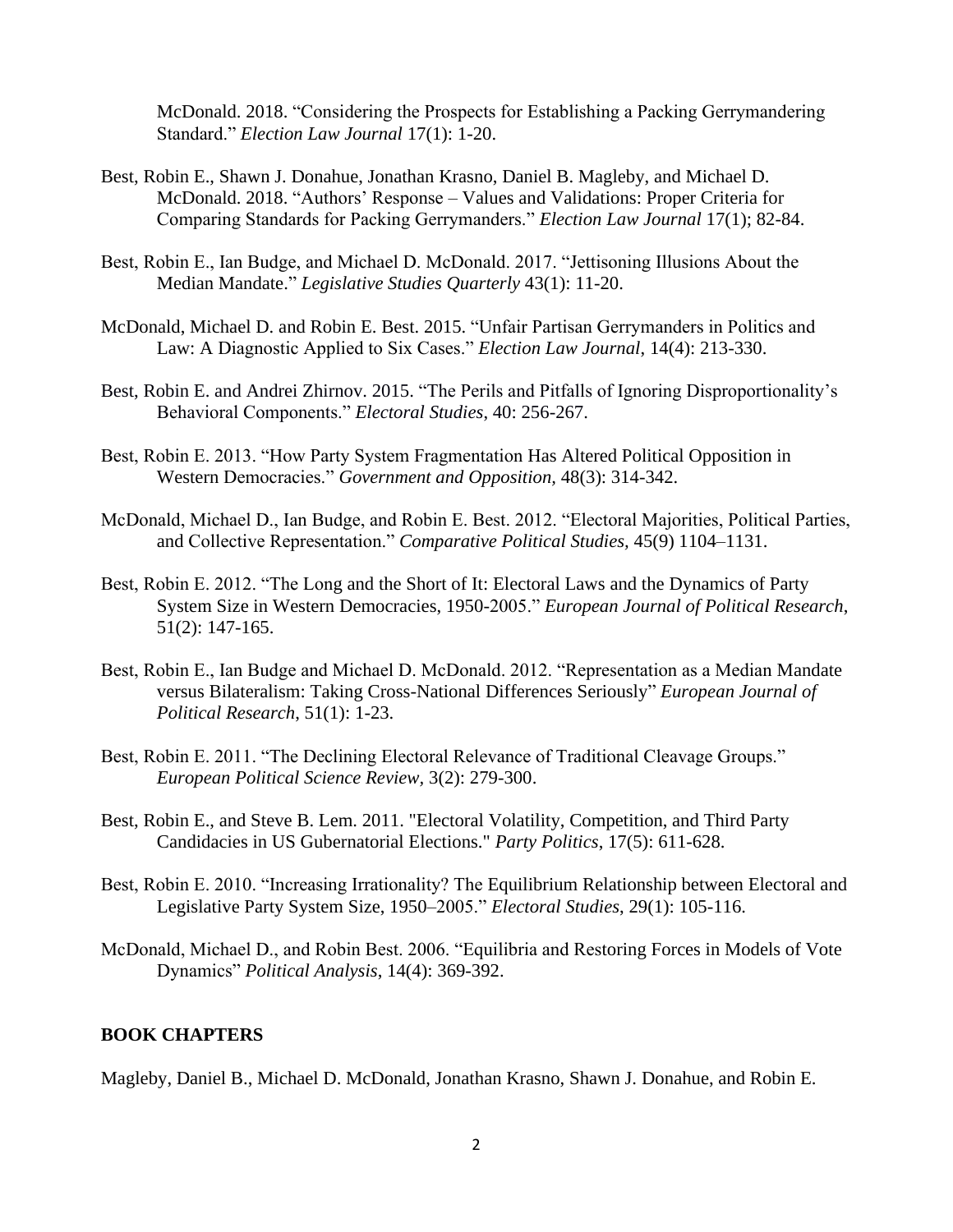Best. "Analyzing Gerrymandering's Offense to Electoral Integrity." 2018. In *Challenges of U.S. Electoral Integrity.* Eds. Pippa Norris, Sarah Cameron and Thomas Wynter. New York: Oxford University Press.

- Best, Robin E. and Michael D. McDonald. 2016. "Models in Political Science: Forms and Purposes." In Hans Keman and Jaap Woldendorp (eds.) *Handbook of Research Methods and Applications in Political Science*. Cheltenham, UK: Edward Elgar Publishing.
- Best, Robin E. 2013. "Using Manifesto Estimates to Correct Systematic 'Centring' Error in Expert and Electoral Positioning of Parties." In Andrea Volkens, Judith Bara, Ian Budge, Michael D. McDonald, Hans-dieter Klingemann (eds.) *Mapping Policy Preferences from Texts III*. New York: Oxford University Press.
- Best, Robin E. and Michael D. McDonald. 2011. "The Role of Party Policy Positions in the Operation of Democracy." In Christopher J. Anderson and Russell J. Dalton (eds.) *Citizens, Context, and Choice: How Institutional Structures Shape Citizen Behavior.* New York: Oxford University Press.

## **OTHER PUBLICATIONS**

- "Republicans didn't lose big in 2020 [they held onto statehouses and the power to influence future](https://theconversation.com/republicans-didnt-lose-big-in-2020-they-held-onto-statehouses-and-the-power-to-influence-future-elections-150237?fbclid=IwAR20Oh6VqTj6jF_CqaGwlmuEJdkVju0kZ2u2w3afyEipD4VeMcYFBmZLKBs)  [elections.](https://theconversation.com/republicans-didnt-lose-big-in-2020-they-held-onto-statehouses-and-the-power-to-influence-future-elections-150237?fbclid=IwAR20Oh6VqTj6jF_CqaGwlmuEJdkVju0kZ2u2w3afyEipD4VeMcYFBmZLKBs)" With Steve B. Lem. The Conversation. November 24, 2020.
- "Votes [cast in November will shape Congress through 2030.](https://theconversation.com/votes-cast-in-november-will-shape-congress-through-2030-146276?fbclid=IwAR2IAMBs0yToAvXVPU-cIbyzKUEsH1HAn8el-_Hucug_Ytw2gZ8coYrtzos)" With Steve B. Lem. The Conversation. September 25, 2020.
- Review of *Gerrymandering in America: The House of Representatives, the Supreme Court, and the Future of Popular Sovereignty* by Anthony J. McGann, Charles Anthony Smith, Michael Latner, and Alex Keena. (2018) *Law and Politics Book Review*, 28(2): 23-24.
- ["Wisconsin's state legislative districts are a big Republican gerrymander.](https://www.washingtonpost.com/news/monkey-cage/wp/2016/05/24/wisconsins-state-legislative-districts-are-a-big-republican-gerrymander/)" With Jonathan Krasno, Michael D. McDonald, Daniel B. Magley, and Shawn Donahue. *The Washington Post's Monkey Cage*. May 24, 2016.

## **WORKING PAPERS**

"No Alternative? Perceived Establishment Party Polarization and Support for Challenger Parties"

"On the Reciprocal Relationship between Party Polarization and Citizen Polarization" with Mert Moral

"Do Redistricting Commissions Avoid Partisan Gerrymanders?" with Steve B. Lem, Daniel B. Magleby, and Michael D. McDonald.

"Are Distant Voters More Likely to Reject the Establishment? The Effects of Perceived Ideological Congruence on Support for Challenger Parties." With Didem Seyis.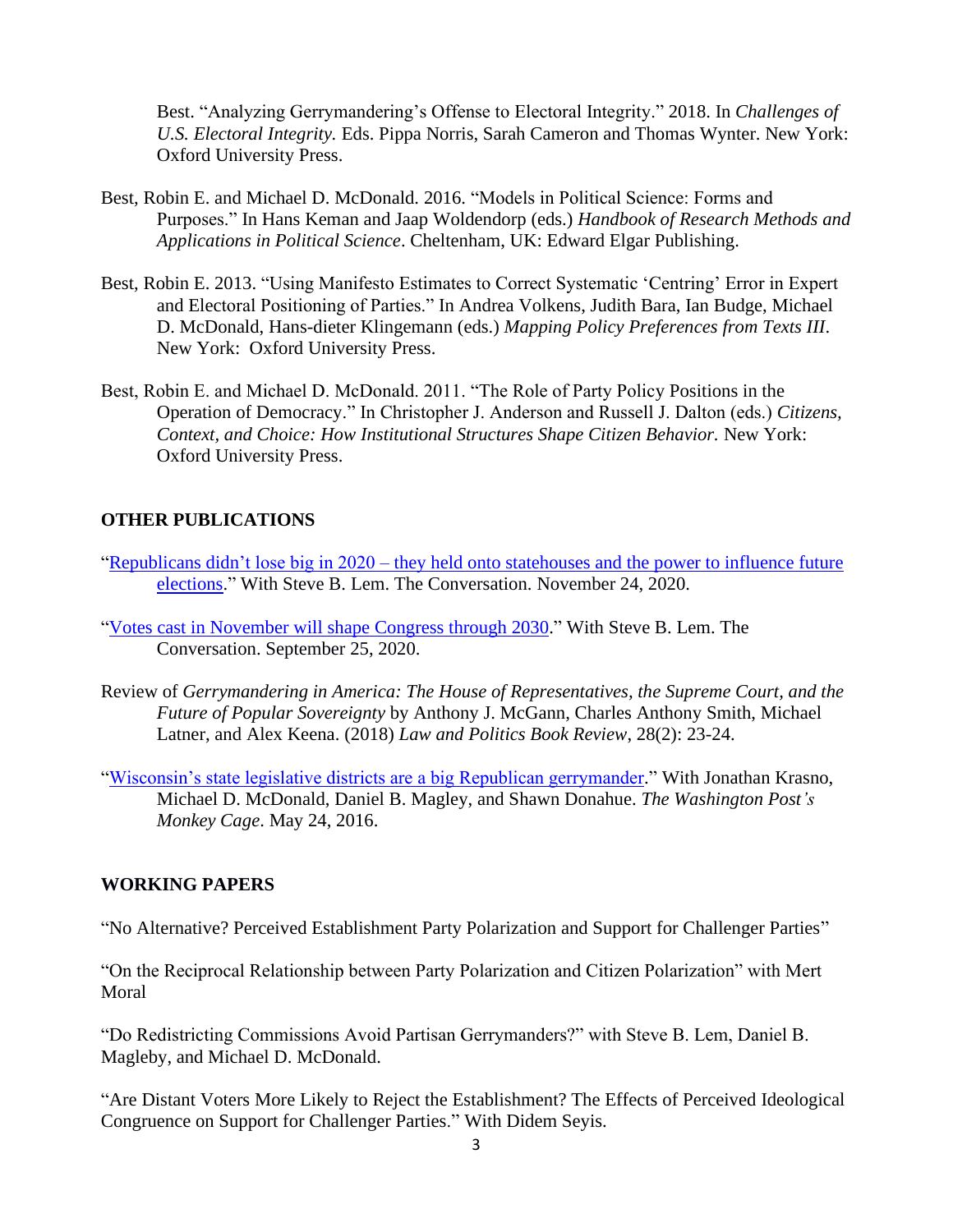"Are leftist voters better substantively represented? The effects of variance in district magnitude on ideological representation."

"Party Polarization, Voter Polarization, and Ideological Congruence." With Mert Moral

# **GRANTS AND AWARDS**

First place winner of the 2015 Common Cause "Gerrymander Standard" writing competition. With Michael D. McDonald

Dean's Research Semester Award, Binghamton University, Fall 2015

Dean's Workshop Series Award (with Ekrem Karakoc), "Citizens and Political Representation in Democracies," Binghamton University, 2015-2016, \$3,000

## **RESEARCH & TEACHING INTERESTS**

Democratic Representation, Electoral Politics, Political Parties and Party Systems, Electoral Systems, Electoral Rules & Reform, Electoral Geography, Voting Behavior, Party Competition, European Politics

## **COURSES TAUGHT**

### **Undergraduate Graduate**

Comparative Political Parties Politics of Industrialized Societies Representation & Democracy Comparative Political Parties Rational Choice Theory Research Proposal Lab

Introduction to Comparative Politics Research Methods and Statistics I West European Politics **Comparative Parties & Elections** European Political Systems Comparative Government and Politics Gender & Politics State of the Art in Political Science Elections & Geography Data Collection and Analysis Politics of the European Union Advanced Research Seminar

## **INVITED TALKS**

Co-Instructor for Cornell University summer course on West European Politics, Turin, Italy, 2015, 2017-2019

"How Populist Parties in Opposition Can Affect Representation in Government." Conference on *Minding the Gap? The Populist Surge and its Consequences for Representation. Berlin,* Germany. June 2018.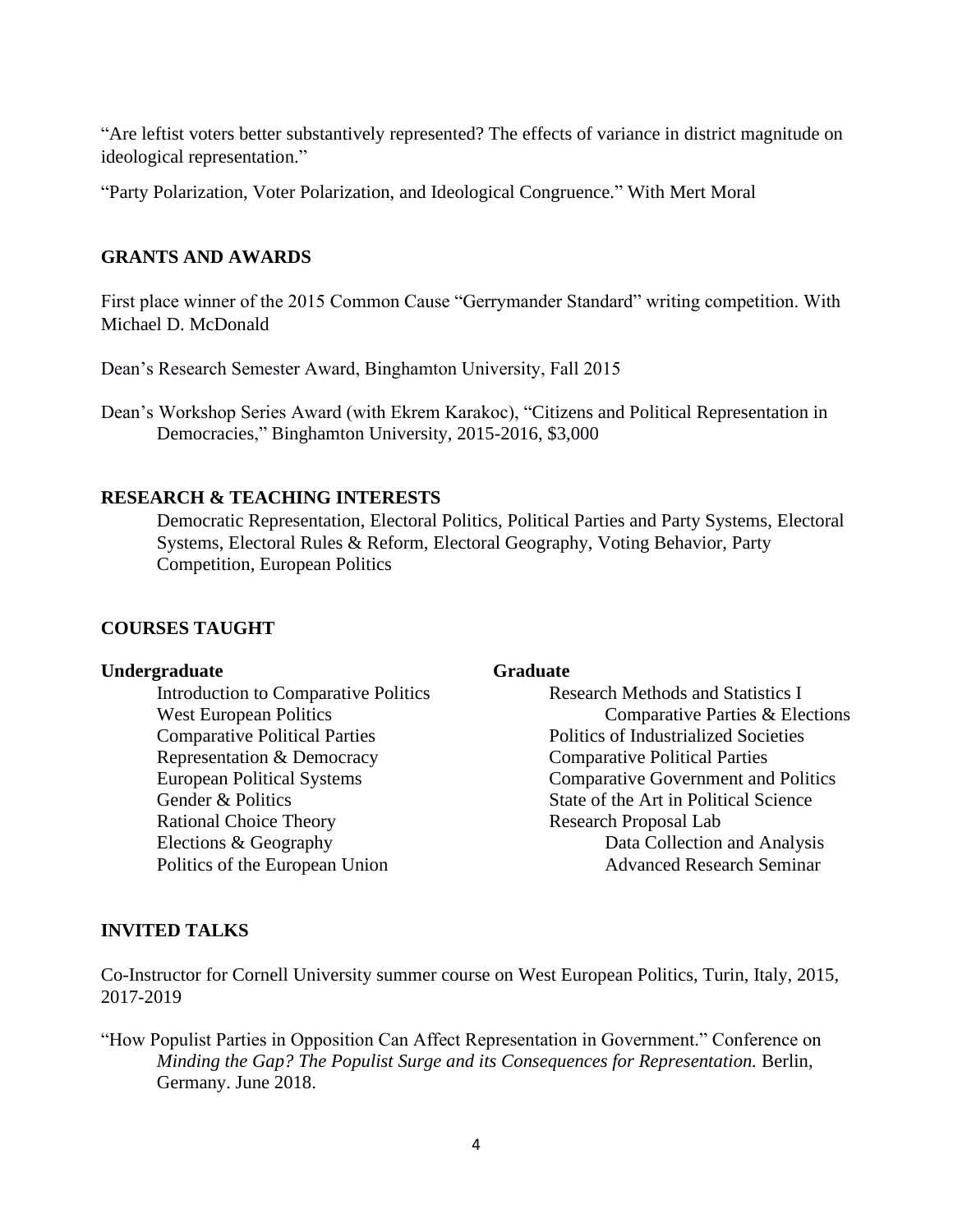- "Citizen Perceptions of Party Policy Positions and Support for Challenger Parties.**"**Workshop on *European Elections in Times of Crisis*, Munk School of Global Affairs, University of Toronto, May 2018.
- "No Alternative? Perceived Establishment Party Polarization and Support for Challenger Parties." Cornell University, Department of Government, December 2017.
- "How Electoral Systems Facilitate or Contain Challengers." Guest Lecturer, West European Politics, Cornell University, October 2017.
- "The E.U." Lyceum Program, Binghamton University, April 2017.
- Panelist on "French Election Roundtable." Cornell Institute for European Studies, Cornell University, April 2017.
- "Assessing the Greek Election and What it Means for Austerity in Europe." Cornell Institute for European Studies, Cornell University, October 2015.
- "The Radical Right in Western Europe." Cornell Institute for European Studies, Cornell University, February 2015.
- "Toward a Bidirectional Account of the Relationship between Party System Size and Electoral Institutions." Visions in Methodology, Pennsylvania State University, May 2012.
- "How Party System Fragmentation Has Altered Political Opposition in Western Democracies" London School of Economics and Political Science, April 2012.
- "Error Correction Models." Invited instructor for the 2008 Oxford Spring School in Quantitative Methods for Social Research on Time-Series, Oxford University.
- "Equal Access for All? Electoral Laws and the Dynamics of Party System Size in Western Democracies, 1950-2005." Essex University, Department of Government, and Binghamton University, Political Science Department, 2008
- "Disloyalty or Diminishing Numbers? Party System Fragmentation and the Decline of Traditional Social Cleavages." 2007. Nuffield Political Science Seminars, Nuffield College, Oxford University.

# **RECENT CONFERENCE PRESENTATIONS**

- "Support for Hopeless Parties in Established Democracies: Preferences, Protest, and Information." 2019 Annual Meeting of the American Political Science Association, Washington D.C.
- "Do Redistricting Commissions Avoid Partisan Gerrymanders?" with Steve B. Lem, Daniel B. Magleby, and Michael D. McDonald. 2019 Annual Meeting of the American Political Science Association, Washington D.C.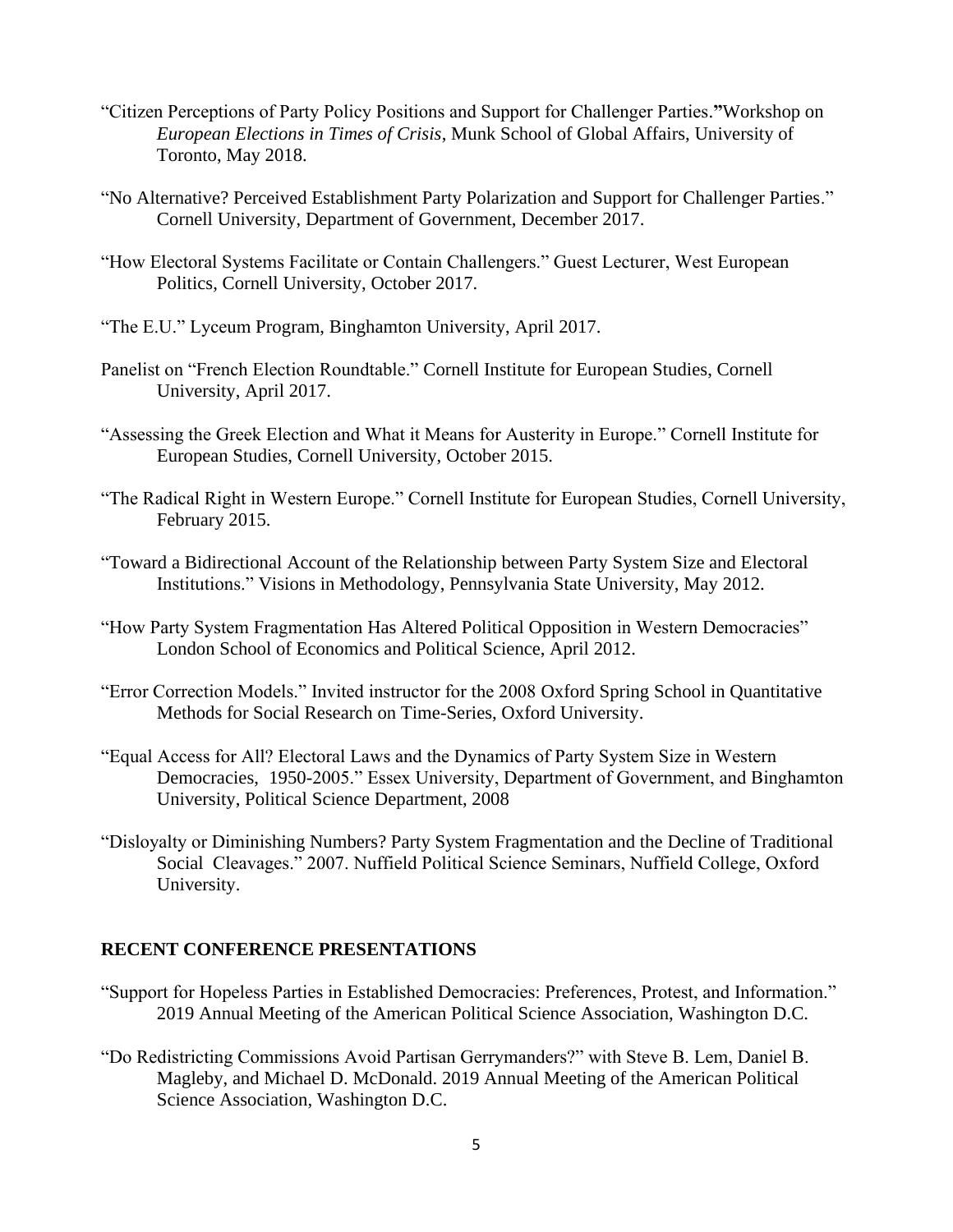- "Political Polarization and the Dynamics of Ideological Congruence" with Mert Moral. 2018 Annual Meeting of the American Political Science Association, Boston, MA.
- "Citizen Perceptions of Party Policy Positions and Support for Challenger Parties" 2018 Annual Meeting of the American Political Science Association, Boston, MA.
- "No Alternative? Perceived Establishment Party Polarization and Support for Challenger Parties" 2018 Annual Meeting of the Midwest Political Science Association, Chicago, IL.
- "A Proposal to Give Seat Effects Second Billing When Investigating Gerrymandering." With Michael D. McDonald, Daniel B. Magleby, Jonathan Krasno, and Shawn J. Donahue. 2018 Annual Meeting of the Midwest Political Science Association, Chicago, IL.
- "On the Relationship between Party Polarization and Electoral Polarization." With Mert Moral. 2017 Annual Meeting of the Midwest Political Science Association, Chicago, IL.
- "A Comprehensive Analysis of Congressional Gerrymandering in the United States." With Daniel Magleby, Michael D. McDonald, Shawn J. Donahue, and Jonathan Krasno. 2017 Pre-APSA Electoral Integrity Project workshop on *Protecting Electoral Security and Voting Rights: The 2016 U.S. elections in comparative perspective*. San Francisco, CA.
- "Valid and Reliable Detection of Gerrymanders." With Michael D. McDonald, Daniel B. Magleby, Shawn J. Donahue, and Jonathan Krasno. 2017 Annual Meeting of the Midwest Political Science Association, Chicago, IL. 2017 Annual Meeting of the American Political Science Association, San Francisco, CA.
- "An Objective and Simple Measure of Gerrymandering: A Demonstration from New York State." With Michael D. McDonald, Jonathan Krasno, Daniel B. Magleby, Joshua Zingher, and Daniel Mosesson. 2015 Annual Meeting of the Midwest Political Science Association, Chicago, IL.
- "Unfair Partisan Gerrymanders in Politics and Law: A Diagnostic Applied to Six Cases." With Michael D. McDonald. 2015 Common Cause conference on "Redistricting Reform: Mapping Our Future," The George Washington University Law School, Washington, DC.

# **SERVICE**

# *Profession*

|            | Section Chair <i>Legislative Campaigns and Elections</i> , 2018 Program Committee for the annual |
|------------|--------------------------------------------------------------------------------------------------|
|            | meeting of the Midwest Political Science Association.                                            |
|            | <i>Representation and Electoral Systems, 2012 Program Committee for annual meeting</i>           |
|            | of the Midwest Political Science Association.                                                    |
| Discussant | Annual Meeting of the Midwest Political Science Association, 2007, 2009-2011,                    |
|            | 2015, 2018.                                                                                      |